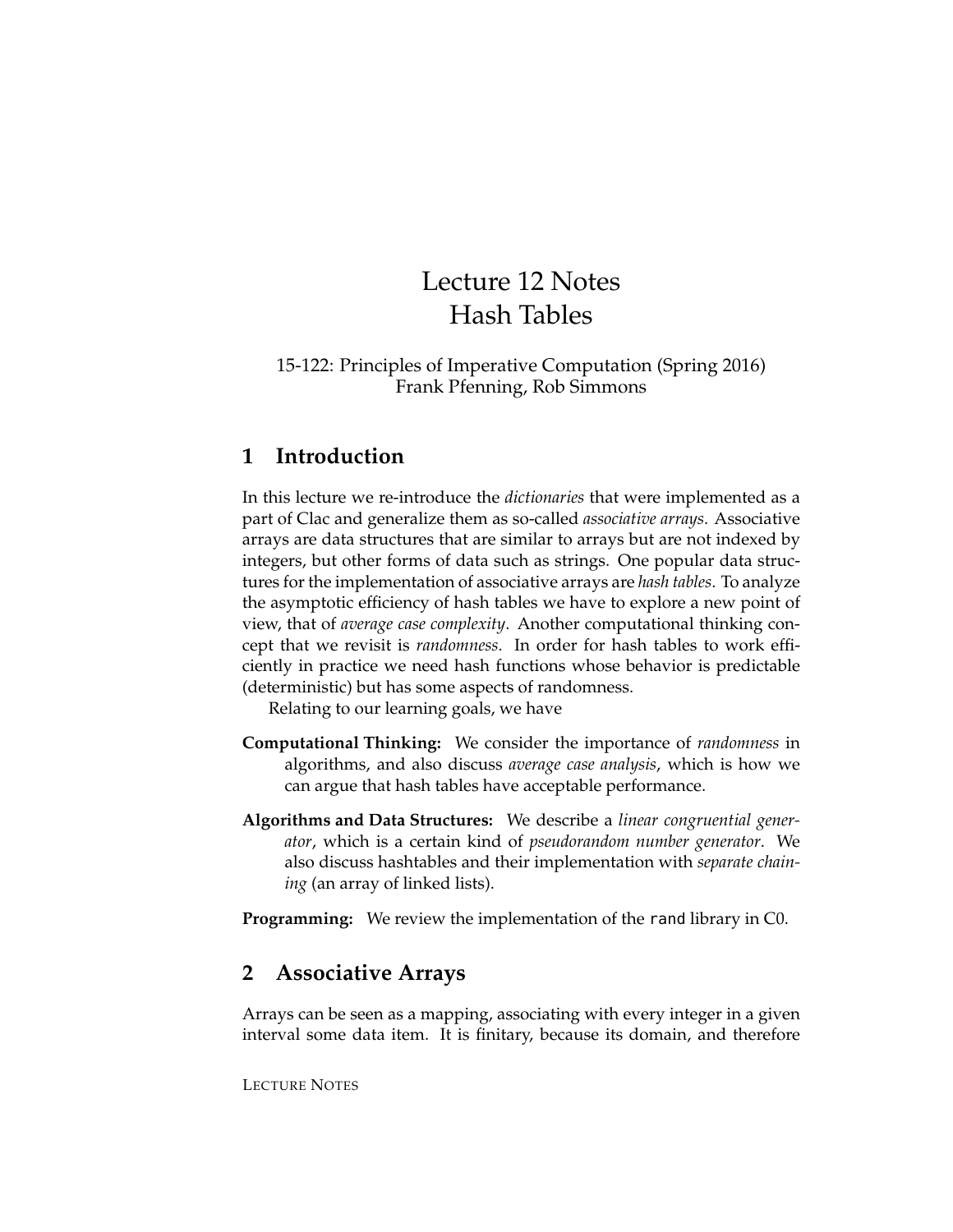also its range, is finite. There are many situations when we want to index elements differently than just by integers. Common examples are strings (for dictionaries, phone books, menus, data base records), or structs (for dates, or names together with other identifying information). They are so common that they are primitive in some languages such as PHP, Python, or Perl and perhaps account for some of the popularity of these languages. In many applications, associative arrays are implemented as hash tables because of their performance characteristics. We will develop them incrementally to understand the motivation underlying their design.

#### **3 Keys and values**

In many applications requiring associative arrays, we are storing complex data values and want to access them by a *key* which is derived from the data. A typical example of keys are strings, which are appropriate for many scenarios. For example, the key might be a student id and the data entry might be a collection of grades, perhaps another associative array where the key is the name of assignment or exam and the data is a score. We make the assumption that keys are unique in the sense that in an associative array there is at most one data item associated with a given key.

We can think of built-in C0 arrays as having a set number of keys: a C0 array of length 3 has three keys 0, 1, and 2. Our implementation of unbounded arrays allowed us to add a specific new key, 3, to an array; we want to be able to add new keys to the associative array. We want our associative arrays to allow us to have more interesting keys (like strings, or non-sequential integers) while keeping the property that there is a unique value for each valid key.

#### **4 Chains**

A first idea to explore is to implement the associative array as a linked list, called a *chain*. If we have a key k and look for it in the chain, we just traverse it, compute the intrinsic key for each data entry, and compare it with k. If they are equal, we have found our entry, if not we continue the search. If we reach the end of the chain and do not find an entry with key  $k$ , then no entry with the given key exists. If we keep the chain unsorted this gives us  $O(n)$  worst case complexity for finding a key in a chain of length  $n$ , assuming that computing and comparing keys is constant time.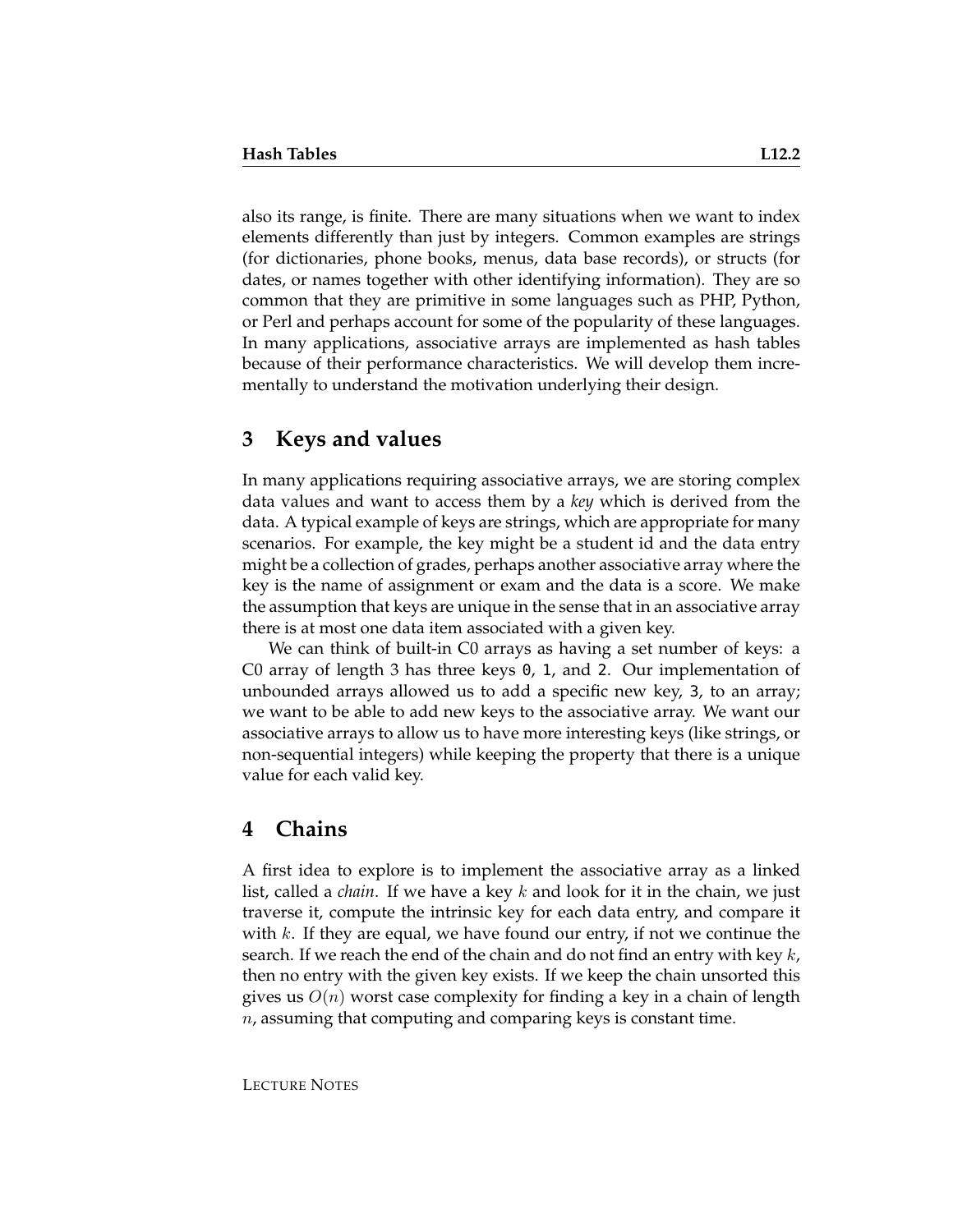Given what we have seen so far in our search data structures, this seems very poor behavior, but if we know our data collections will always be small, it may in fact be reasonable on occasion.

Can we do better? One idea goes back to binary search. If keys are ordered we may be able to arrange the elements in an array or in the form of a tree and then cut the search space roughly in half every time we make a comparison. Designing such data structures is a rich and interesting subject, but the best we can hope for with this approach is  $O(\log(n))$ , where n is the number of entries. We have seen that this function grows very slowly, so this is quite a practical approach.

Nevertheless, the challenge arises if we can do better than  $O(log(n))$ , say, constant time  $O(1)$  to find an entry with a given key. We know that it can done be for arrays, indexed by integers, which allow constant-time access. Can we also do it, for example, for strings?

#### **5 Hashing**

The first idea behind hash tables is to exploit the efficiency of arrays. So: to map a key to an entry, we first map a key to an integer and then use the integer to index an array A. The first map is called a *hash function*. We write it as hash( $\Box$ ). Given a key k, our access could then simply be  $A[\text{hash}(k)]$ .

There is an immediate problem with this approach: there are  $2^{31}$  positive integers, so we would need a huge array, negating any possible performance advantages. But even if we were willing to allocate such a huge array, there are many more strings than **int**'s so there cannot be any hash function that always gives us different **int**'s for different strings.

The solution is to allocate an array of smaller size, say  $m$ , and then look up the result of the hash function modulo m, for example,  $A[\text{hash}(k)\%m]$ . This idea has an obvious problem: it is inevitable that multiple strings will map to the same array index. For example, if the array has size  $m$  then if we have more then  $m$  elements, at least two must map to the same index — this simple observation is an instance of what is known as the *pigeonhole principle*. In practice, this will happen much sooner than this.

If a hash function maps two keys to the same integer value (modulo  $m$ ), we say we have a *collision*. In general, we would like to avoid collisions, because some additional operations will be required to deal with them, slowing down operations and taking more space. We analyze the cost of collisions more below.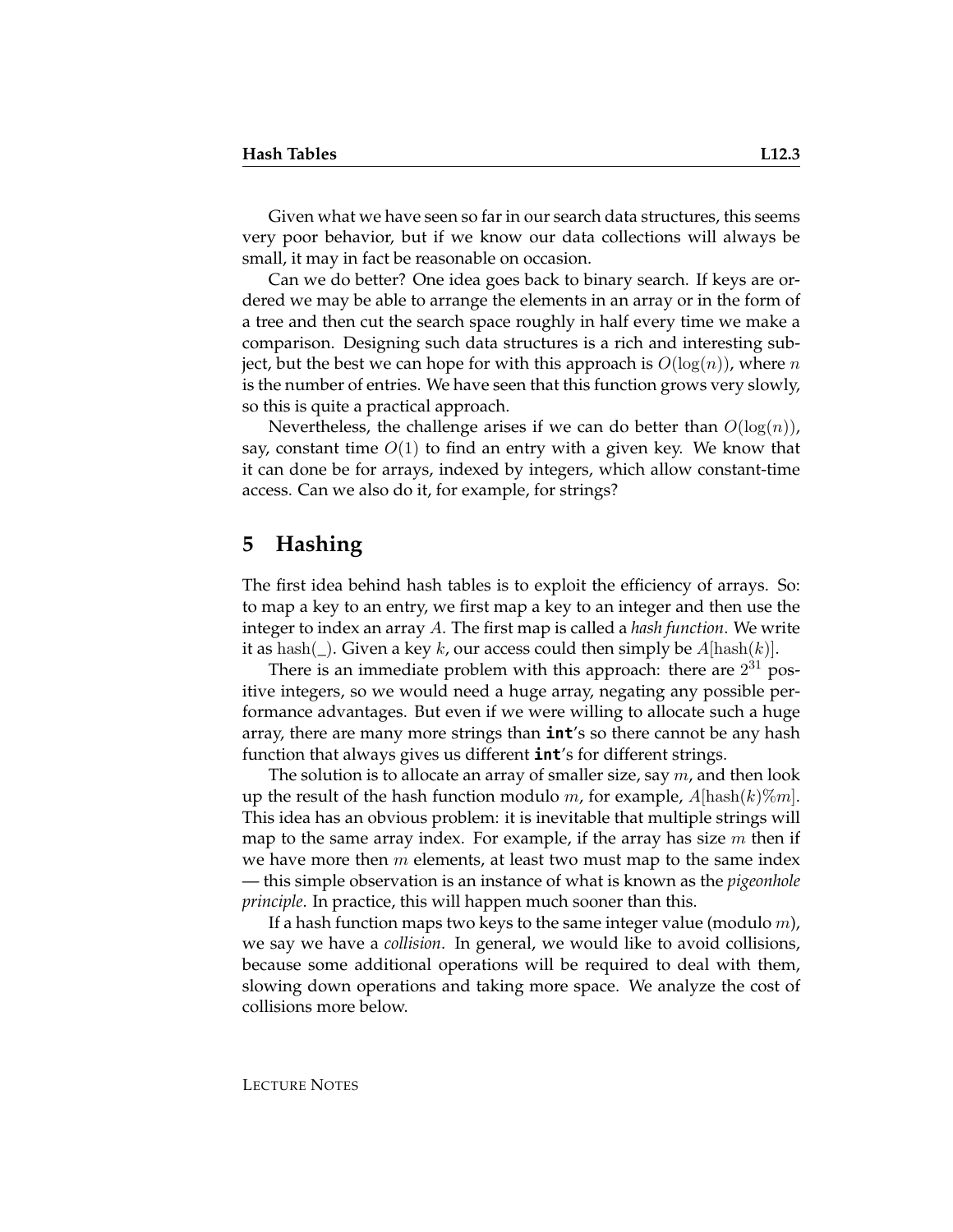## **6 Separate Chaining**

How do we deal with collisions of hash values? The simplest is a technique called *separate chaining*. Assume we have  $\text{hash}(k_1)\%m = i = \text{hash}(k_2)\%m$ , where  $k_1$  and  $k_2$  are the distinct keys for two data entries  $e_1$  and  $e_2$  we want to store in the table. In this case we just arrange  $e_1$  and  $e_2$  into a chain (implemented as a linked list) and store this list in  $A[i]$ .

In general, each element  $A[i]$  in the array will either be NULL or a chain of entries. All of these must have the same hash value for their key (modulo  $m$ ), namely i. As an exercise, you might consider other data structures here instead of chains and weigh their merits: how about sorted lists? Or queues? Or doubly-linked lists? Or another hash table?

We stick with chains because they are simple and fast, provided the chains don't become too long. This technique is called *separate* chaining because the chains are stored separately, not directly in the array. Another technique, which we will not discuss at length, is *linear probing* where we continue by searching (linearly) for an unused spot in the array itself, starting from the place where the hash function put us.

Under separate chaining, a snapshot of a hash table might look something like this picture.



### **7 Average Case Analysis**

How long do we expect the chains to be on average? For a total number *n* of entries in a table of size *m*, it is  $n/m$ . This important number is also called the *load factor* of the hash table. How long does it take to search for an entry with key  $k$ ? We follow these steps:

LECTURE NOTES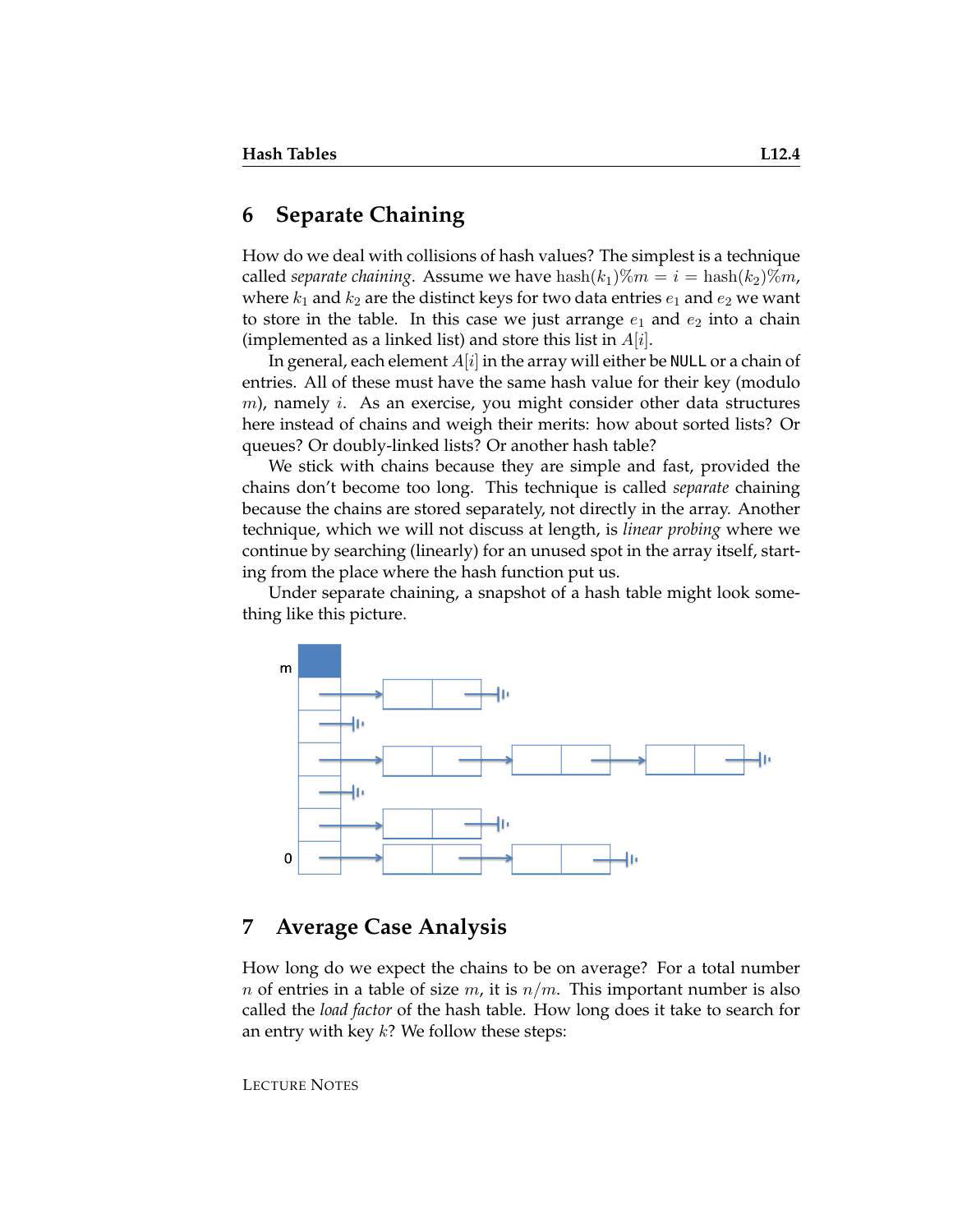- 1. Compute  $i = \text{hash}(k)\%m$ . This will be  $O(1)$  (constant time), assuming it takes constant time to compute the hash function.
- 2. Go to  $A[i]$ , which again is constant time  $O(1)$ .
- 3. Search the chain starting at  $A[i]$  for an element whose key matches k. We will analyze this next.

The complexity of the last step depends on the length of the chain. In the *worst case* it could be  $O(n)$ , because all n elements could be stored in one chain. This worst case could arise if we allocated a very small array (say,  $m = 1$ , or because the hash function maps all input strings to the same table index  $i$ , or just out of sheer bad luck.

Ideally, all the chains would be approximately the same length, namely  $n/m$ . Then for a fixed load factor such as  $n/m = \alpha = 2$  we would take on the average 2 steps to go down the chain and find  $k$ . In general, as long as we don't let the load factor become too large, the *average* time should be  $O(1)$ .

If the load factor does become too large, we could dynamically adapt the size of the array, like in an unbounded array. As for unbounded arrays, it is beneficial to double the size of the hash table when the load factor becomes too high, or possibly halve it if the size becomes too small. Analyzing these factors is a task for amortized analysis, just as for unbounded arrays.

#### **8 Randomness**

The average case analysis relies on the fact that the hash values of the key are relatively evenly distributed. This can be restated as saying that the probability that each key maps to an array index  $i$  should be about the same, namely  $1/m$ . In order to avoid systematically creating collisions, small changes in the input string should result in unpredictable change in the output hash value that is uniformly distributed over the range of C0 integers. We can achieve this with a *pseudorandom number generator* (PRNG). A pseudorandom number generator is just a function that takes one number and obtains another in a way that is both unpredictable and easy to calculate. The C0 rand library is a pseudorandom number generator with a fairly simple interface:

```
/* library file rand.h0 */
typedef struct rand* rand_t;
```
LECTURE NOTES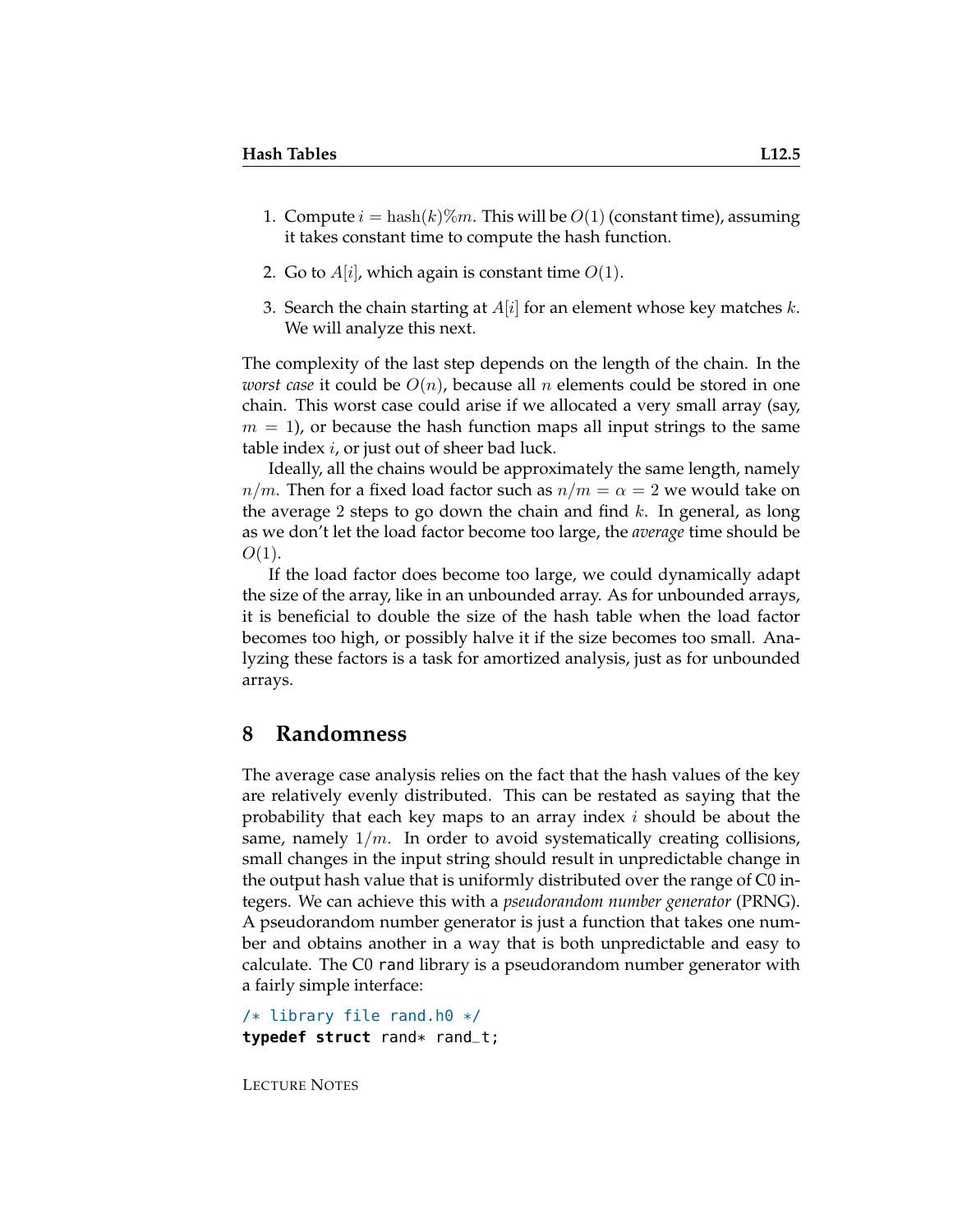```
rand_t init_rand (int seed);
int rand(rand_t gen);
```
One can generate a random number generator (type rand\_t) by initializing it with an arbitrary seed. Then we can generate a sequence of random numbers by repeatedly calling rand on such a generator.

The rand library in C0 is implemented as a *linear congruential generator*. A linear congruential generator takes a number x and finds the next number by calculating  $(a \times x) + c$  modulo m, a number that is used as the next x. In C0, it's easiest to say that  $m$  is just  $2^{32}$ , since addition and multiplication in C0 are already defined modulo  $2^{32}$ . The trick is finding a good multiplier  $a$  and summand  $c$ .

If we were using 4-bit numbers (from −8 to 7 where multiplication and addition are modulo 16) then we could set a to 5 and c to 7 and our pseudorandom number generator would generate the following series of numbers:

$$
0 \to 7 \to (-6) \to (-7) \to 4 \to (-5) \to (-2) \to
$$
  

$$
-3 \to (-8) \to (-1) \to 1 \to (-4) \to 3 \to 6 \to 5 \to 0 \to \dots
$$

The PRNG used in C0's library sets  $a$  to 1664525 and  $c$  to 1013904223 and generates the following series of numbers starting from 0:

```
0 \rightarrow 1013904223 \rightarrow 1196435762 \rightarrow (-775096599) \rightarrow (-1426500812) \rightarrow \dots
```
This kind of generator is fine for random testing or (indeed) the basis for a hashing function, but the results are too predictable to use it for cryptographic purposes such as encrypting a message. In particular, a linear congruential generator will sometimes have repeating patterns in the lower bits. If one wants numbers from a small range it is better to use the higher bits of the generated results rather than just applying the modulus operation.

It is important to realize that these numbers just *look* random, they aren't really random. In particular, we can reproduce the exact same sequence if we give it the exact same seed. This property is important for both testing purposes and for hashing. If we discover a bug during testing with pseudorandom numbers, we want to be able to reliably reproduce it, and whenever we hash the same key using pseudorandom numbers, we need to be sure we will get the same result.

```
_1 /* library file rand.c0 */
```

```
2 struct rand {
```

```
3 int seed;
```
LECTURE NOTES